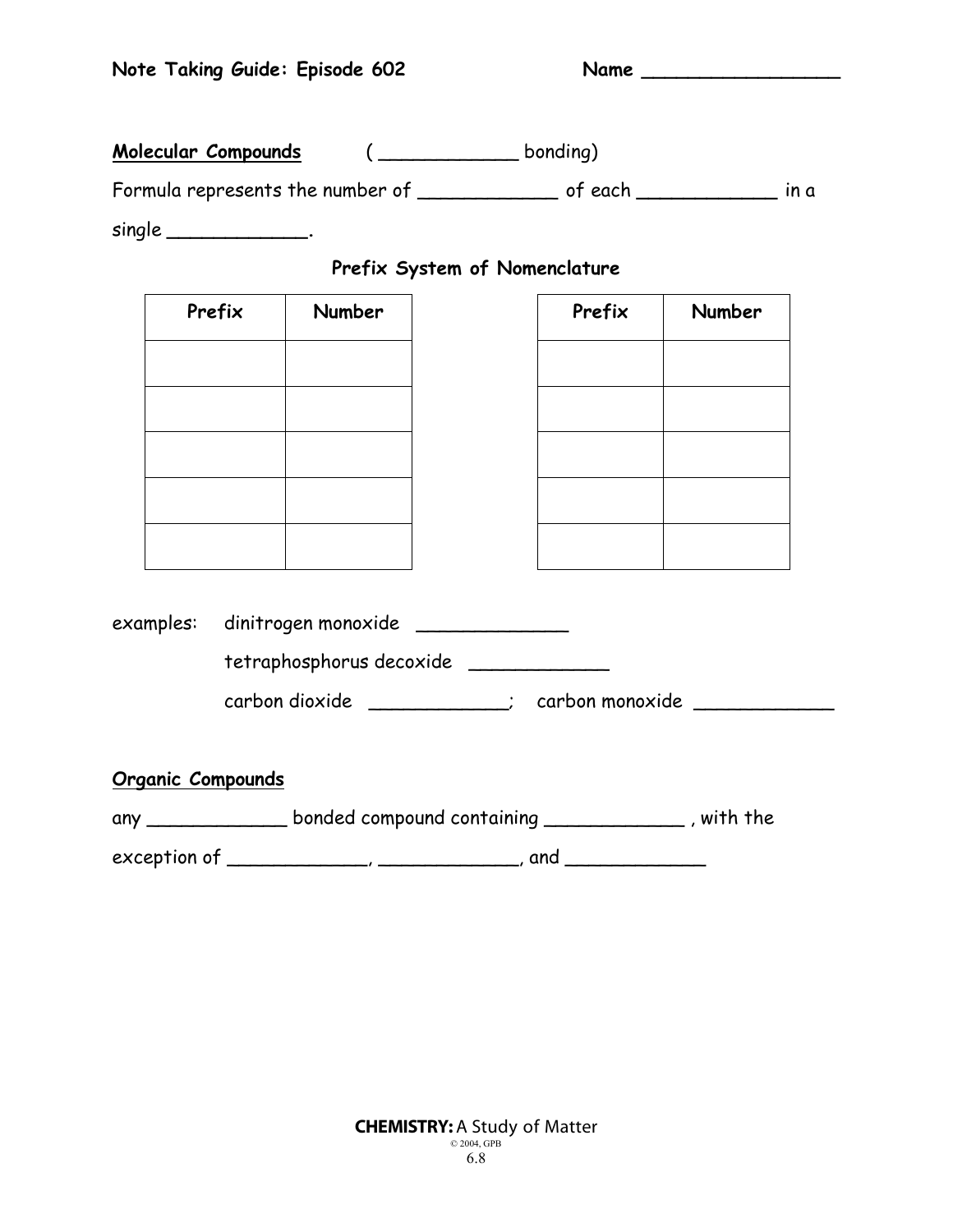|  | • Saturated contain only ________________ bonds (______________) |        |
|--|------------------------------------------------------------------|--------|
|  | • Unsaturated contain (2000)                                     |        |
|  | and (Christman (Christman (Christman ) carbon-carbon bonds       |        |
|  |                                                                  | bonds. |

## **Organic Nomenclature**

| Prefix | # of carbon<br>atoms (n) | Prefix | # of carbon<br>atoms (n) |  |
|--------|--------------------------|--------|--------------------------|--|
|        |                          |        |                          |  |
|        |                          |        |                          |  |
|        |                          |        |                          |  |
|        |                          |        |                          |  |
|        |                          |        |                          |  |

formulas: Alkane =  $C_nH_{2n+2}$  Alkenes =  $C_nH_{2n}$ 

|                    | examples: propane ___________ |         |              | nonane  |  |  |  |  |  |
|--------------------|-------------------------------|---------|--------------|---------|--|--|--|--|--|
|                    |                               |         |              |         |  |  |  |  |  |
|                    |                               |         |              |         |  |  |  |  |  |
| The Chemistry Quiz |                               |         |              |         |  |  |  |  |  |
|                    | $CR1$ .                       | $CR2$ . |              | $2_{1}$ |  |  |  |  |  |
|                    |                               | 3.      | $\mathbf{4}$ | 5.      |  |  |  |  |  |
|                    |                               |         |              |         |  |  |  |  |  |

**CHEMISTRY: A Study of Matter**  $\frac{62004, \text{GPB}}{6.9}$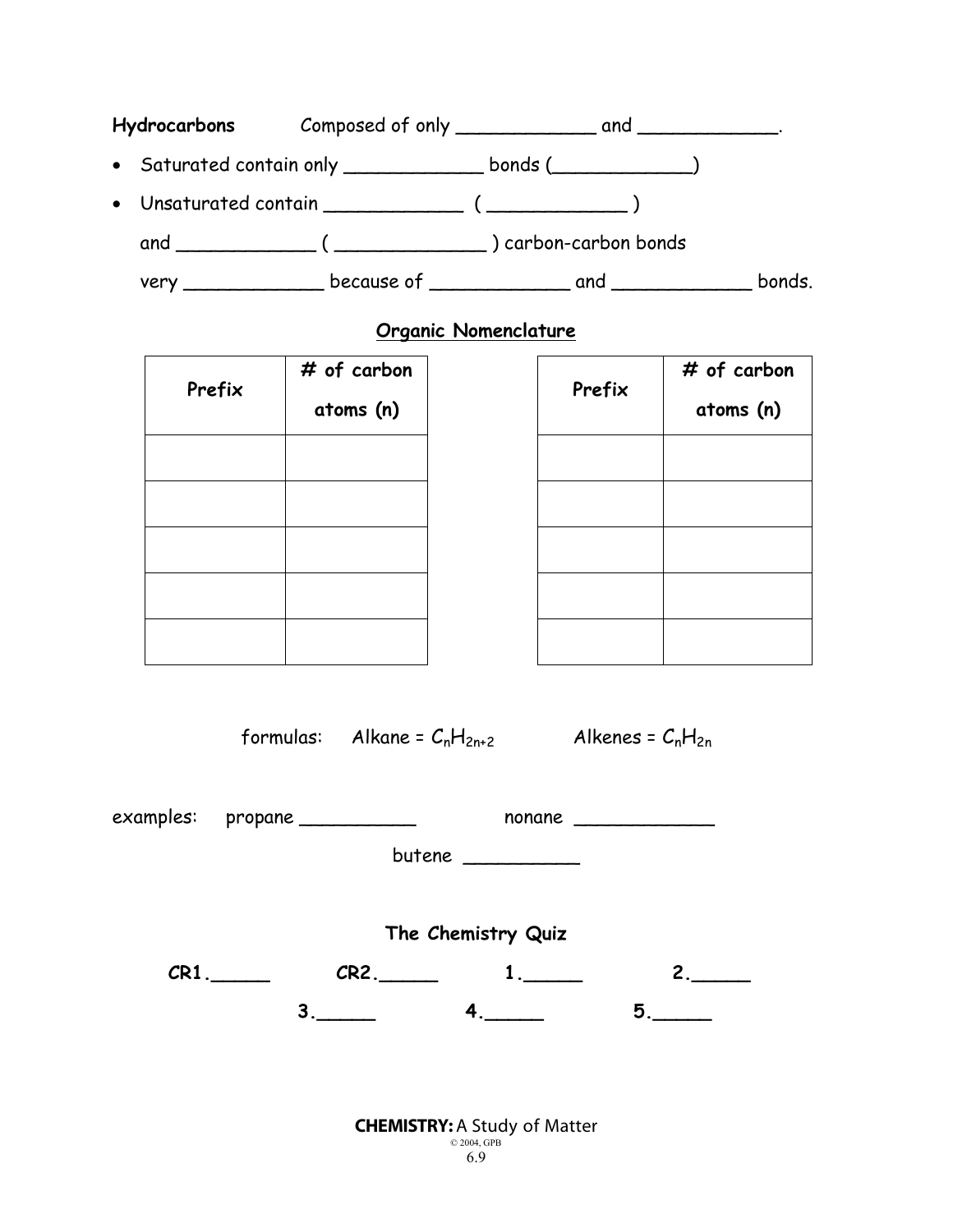In these compounds, which are formed between (metals, nonmetals, metals and nonmetals), the atoms bond together to form (molecules, ions). In molecular compounds, \_\_\_\_\_\_\_\_\_\_\_\_\_\_ are used to show the number of atoms of each element per molecule. Finish the chart below, listing the prefixes and the number of atoms each represents:

| Prefix          | mono- |  |  |  | octa- |  |
|-----------------|-------|--|--|--|-------|--|
| # of atoms<br>Ш |       |  |  |  |       |  |

Write the formula of these molecular compounds:

| carbon tetrachloride     | sulfur trioxide                     |
|--------------------------|-------------------------------------|
| dinitrogen monoxide      | dinitrogen trioxide _______________ |
| dinitrogen pentoxide     | silicon dioxide                     |
| phosphorus trichloride   | carbon disulfide                    |
| tetraphosphorus decoxide | carbon monoxide                     |

## Organic Compounds—A Special Case of Molecular Compounds

CHEMISTRY: A Study of Matter © 2004, GPB Organic compounds are now defined as compounds that contain the element \_\_\_\_\_\_\_\_\_\_\_. The nature of the \_\_\_\_\_\_\_\_\_\_\_\_\_\_\_\_\_\_\_\_ between each pair of carbon atoms in an organic compound will determine whether the compound is saturated or unsaturated. The bonds between the carbon atoms in a(n)  $\Box$  compound are single bonds, but in  $a(n)$ compound, the bonds between neighboring carbon atoms are \_\_\_\_\_\_\_\_\_\_\_\_\_\_ or bonds. The organic compounds containing only hydrogen and